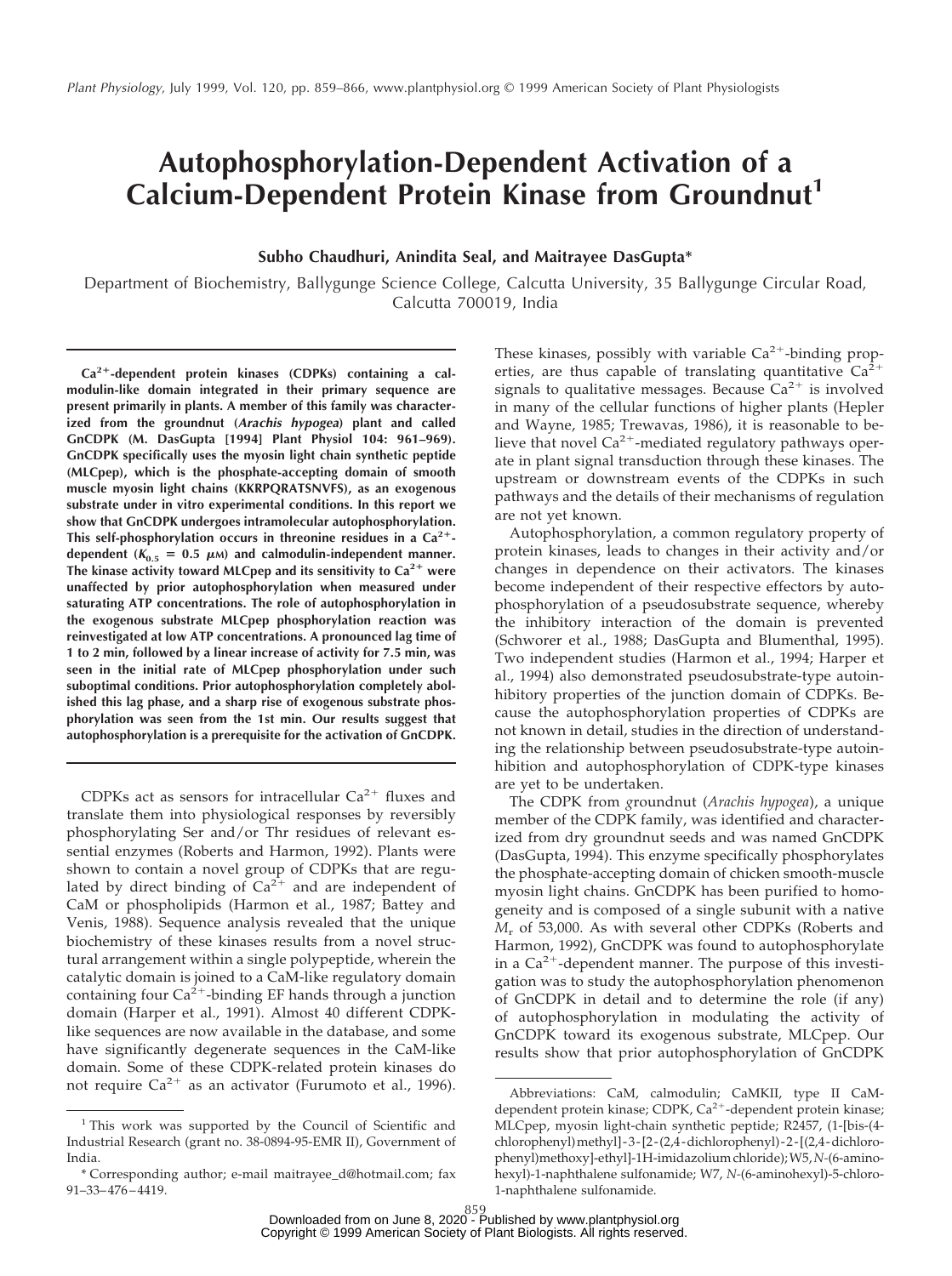completely abolishes the characteristic lag observed during its exogenous substrate phosphorylation reaction. We believe that autophosphorylation is an activation step for GnCDPK.

# **MATERIALS AND METHODS**

#### **Materials**

Groundnut (*Arachis hypogea* var JL24) seeds were obtained from the National Research Centre for Groundnuts (Gujrat, India). [ $\gamma$ <sup>-32</sup>P]ATP (specific activity 3000 Ci/mmol) was obtained from the Bhaba Atomic Research Centre (Bombay, India). Q Sepharose and Sephacryl 300 were purchased from Pharmacia. Blue Sepharose was prepared according to the method of Botime et al. (1972). W7, W5, calmidazolium, and cellulose plates were obtained from Sigma. All other reagents of analytical grade were obtained from Sisco Research Laboratories (Bombay, India).

## **Protein Purification**

GnCDPK was purified as described previously (Das-Gupta, 1994). The final enzyme preparation was further clarified through a preparative polyacrylamide gel (Laemmli, 1970) in a slab-gel apparatus in the absence of SDS (nondenaturing conditions). Two-millimeter sections were cut from the gel, crushed, and left in 1 mL of 20 mm Tris-HCl, pH 7.4, at 4°C overnight. The centrifuged supernatants were concentrated using an ultrafiltration unit (Centricon 30, Amicon, Beverly, MA). The highest active fraction showed a single band in 10% SDS-PAGE and was used for all of the experiments described. Protein estimation was according to the method of Bradford (1976).

# **Kinase Assays**

GnCDPK activity was determined by phosphate incorporation into MLCpep using the P81 filter-binding method as described by DasGupta et al. (1989) with the modifications described by DasGupta (1994). The final reaction mixture (25  $\mu$ L) contained 50 mm Tris-HCl, pH 7.4, 150  $\mu$ m substrate peptide, 10 mm MgOAc, 200  $\mu$ m CaCl<sub>2</sub>, 250  $\mu$ m  $[\gamma^{32}$ -P]ATP (300 cpm/pmol), and 0.25  $\mu$ g of enzyme. The reaction was carried out for 10 min at 25°C. Autophosphorylation was performed under the same conditions except that the  $\lceil \gamma^{32} - P \rceil$ ATP concentration was 1  $\mu$ m (30,000 cpm/ pmol) and MLCpep was omitted. Reactions were terminated at the indicated times by the addition of SDS-PAGE sample buffer. Samples were subjected to 10% or 17.5% SDS-PAGE, and the gels were stained for 30 min and destained for 1 h before autoradiography. The phosphorylated protein was excised and the incorporated 32P was determined by liquid scintillation counting. For  $Ca^{2+}$ dependence curves, free Ca<sup>2+</sup> levels were set using Ca<sup>2+</sup>/ EGTA buffers with the stability constants described by Martell and Smith (1974).

# **The Effect of Autophosphorylation of GnCDPK on MLCpep Phosphorylation**

The effect of autophosphorylation on MLCpep phosphorylation activity was measured by a two-step assay. In the first step (preincubation) the autophosphorylation reaction was carried out with GnCDPK (0.25  $\mu$ g/assay volume) in a  $15-\mu$ L reaction mixture as described above except that nonradioactive 1  $\mu$ m ATP was used. After 10 min the entire reaction mixture was added to a cocktail for MLCpep phosphorylation, so that the final reaction mixture (25  $\mu$ L) contained 50 mm Tris-HCl, pH 7.4, 150  $\mu$ m substrate peptide, 10 mm MgOAc, 200  $\mu$ m CaCl<sub>2</sub>, and 250  $\mu$ m or 5  $\mu$ m [ $\gamma$ <sup>32</sup>-P]ATP (300 or 30,000 cpm/pmol). The reaction was monitored for 7.5 min at 25°C. In control experiments GnCDPK was preincubated under identical conditions but without  $1 \mu$ M nonradioactive ATP.

## **Phosphoamino Acid Analysis**

Purified GnCDPK was autophosphorylated under standard conditions. Free ATP was removed by gel filtration through Sephadex G25 (Pharmacia). The eluted protein was extensively dialyzed, and the filtrate was evaporated in a freeze drier (Speed-Vac, Savant Instruments, Holbrook, NY) and subjected to hydrolysis in 6 n HCl for 2 h at 110°C. Hydrolysates were mixed with standard phosphoserine, phosphothreonine, and phosphotyrosine and analyzed by thin-layer electrophoresis on cellulose plates at pH 3.5 (acetic acid:pyridine:water, 50:5:945 [v,v]) at 800 V for 45 min (Cooper et al., 1983). Radiolabeled amino acids were identified by autoradiography, and the standards were identified by ninhydrin staining.

# **RESULTS**

#### **Autophosphorylation of GnCDPK**

Pure GnCDPK was found to autophosphorylate its own sequence (Fig. 1A, lane a). This self-catalyzed phosphate incorporation was inhibited in the presence of 1 mm EGTA (Fig. 1A, lane b), indicating that the reaction occurs in a Ca<sup>2+</sup>-dependent manner. The concentration of  $Ca^{2+}$ needed for half-maximal autophosphorylation of GnCDPK was 0.5  $\mu$ M (Fig. 1B), which is similar to the Ca<sup>2+</sup> requirement for exogenous substrate phosphorylation by GnCDPK (Table I). The  $Mg^{2+}$  ion requirement of 5 to 10 mm was the same for both catalytic activities of GnCDPK (Table I). However, a wide difference was noted in the affinity of GnCDPK toward ATP, depending on whether it used its own structure or an exogenous substrate as its target. There was about a 100-fold difference in the enzyme's  $K<sub>m</sub>$  for ATP in autophosphorylation (100 nm) in the absence of substrate compared with the  $K<sub>m</sub>$  for ATP in the exogenous substrate phosphorylation (10  $\mu$ M) reaction (Table I). Such differences were also noted in phosphorylase kinase, in which the  $K<sub>m</sub>$  value of ATP for autophosphorylation was found to be 27  $\mu$ M compared with 240  $\mu$ M for kinasedependent phosphorylase phosphorylation (Hallenbeck and Wal[sh, 1983\).](http://www.plantphysiol.org)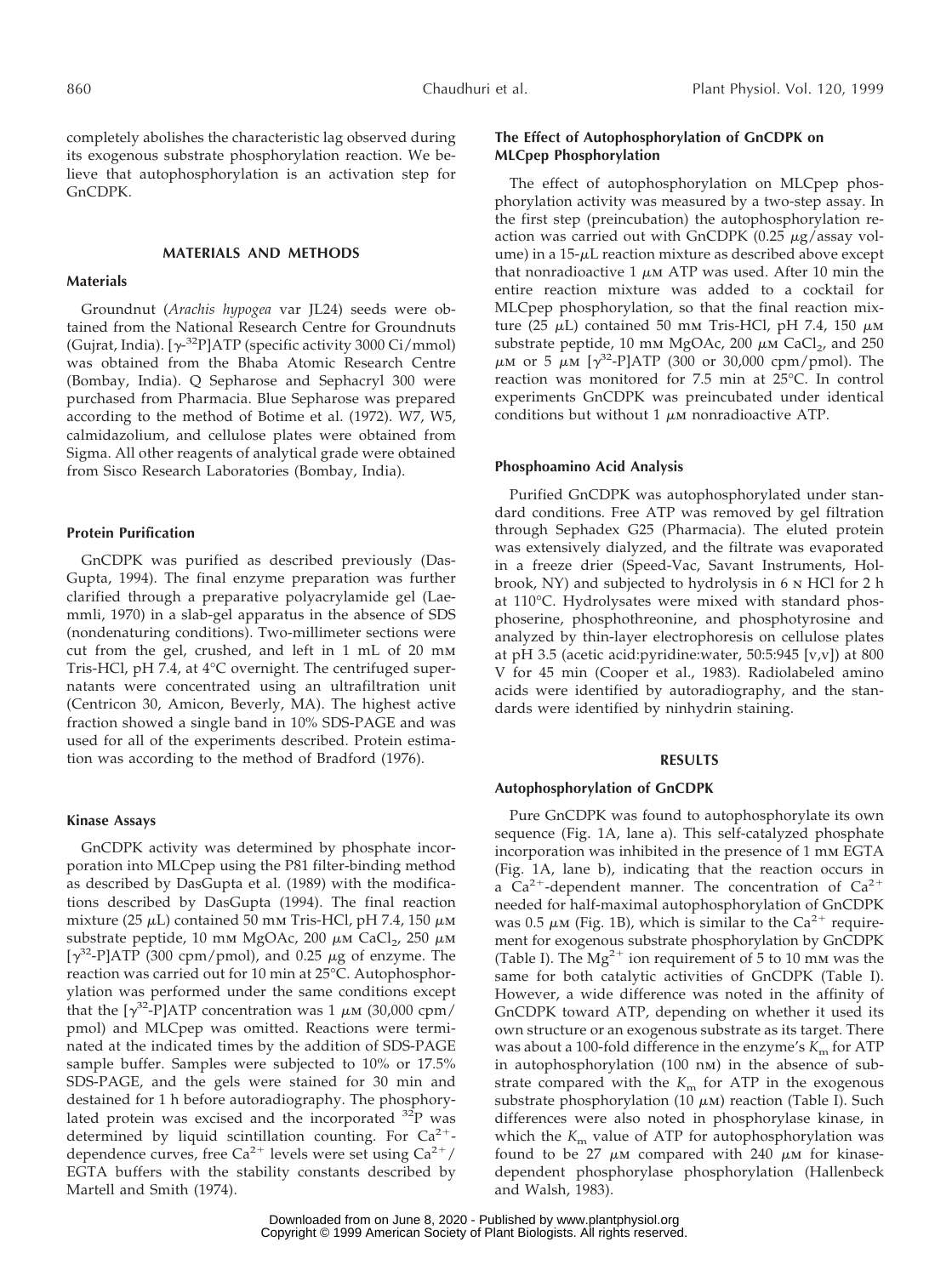

Figure 1. Ca<sup>2+</sup>-dependent autophosphorylation of GnCDPK. A, Purified GnCDPK was autophosphorylated as described in "Materials and Methods." The standard reaction mixture  $(25 \mu L)$  contained 50 mm Tris-HCl, pH 7.4, 10 mm MgOAc, 200  $\mu$ m CaCl<sub>2</sub>, 1  $\mu$ m [ $\gamma^{32}$ -P]ATP (30,000 cpm/pmol), and 0.25  $\mu$ g of enzyme. Reactions were carried out for 10 min at 25°C and terminated by the addition of SDS-PAGE sample buffer. Samples were analyzed in 10% polyacrylamide gels and autoradiographed. Lane a, Standard reaction mixture; lane b, plus 1 mm EGTA. B, Autophosphorylation of GnCDPK was monitored in different concentrations of free  $Ca^{2+}$  by using  $Ca^{2+}/$ EGTA buffers in otherwise standard reaction mixtures. Catalytic rates are expressed relative to the reaction rate under standard assay conditions.

# **Effect of CaM and CaM Antagonists on GnCDPK Activity**

The nature of the  $Ca^{2+}/CaM$  dependence in the autophosphorylation reaction and in the exogenous substrate phosphorylation reaction of GnCDPK was found to be the same. In a previous report (DasGupta, 1994) it was shown that exogenous CaM did not have an effect on GnCDPK activity, but that CaM-binding drugs such as W7 and R2457 (calmidazolium) inhibited GnCDPK activity with an  $IC_{50}$  of 30 and 10  $\mu$ m, respectively. Here we show that the addition of exogenous CaM (10  $\mu$ m) did not have any effect on **Table I.** Autophosphorylation and MLCpep phosphorylation by GnCDPK

|                                                            |  | Assays were according to procedures described in "Materials and |
|------------------------------------------------------------|--|-----------------------------------------------------------------|
| Methods." Values represent the means of triplicate assays. |  |                                                                 |

| Parameter                      | Autophosphorylation   | <b>MLCpep</b><br>Phosphorylation |  |  |
|--------------------------------|-----------------------|----------------------------------|--|--|
| $K_0$ s for Ca <sup>2+</sup>   | $0.5 \mu \text{m}$    | $0.5 \mu M$                      |  |  |
| $Mg^{2+}$ for maximum activity | $5-10$ m <sub>M</sub> | $5-10$ m <sub>M</sub>            |  |  |
| $Km$ for ATP                   | $100 \text{ nm}$      | $10 \mu M$                       |  |  |

autophosphorylation or on GnCDPK-catalyzed MLCpep phosphorylation (Fig. 2, lane b). However, in the presence of 50  $\mu$ m R2457 (calmidazolium) or W7, both autophosphorylation and exogenous substrate phosphorylation by GnCDPK were completely inhibited (Fig. 2, lanes c–d). Under the same conditions W5, a much less potent analog of W7, had no inhibitory effect on GnCDPK activity (Fig. 2, lane e). Considering the proper order of potency of these drugs and the identical sensitivity of both of the catalytic functions of GnCDPK toward these drugs, the mechanism of  $Ca^{2+}$  dependence of both autophosphorylation and MLCpep phosphorylation reactions catalyzed by GnCDPK appears to be mediated through a CaM-like sequence integrated into its primary structure.

# **Mechanism of Autophosphorylation**

Autocatalysis of GnCDPK could occur by two potential reaction mechanisms, intermolecular and intramoleular. To determine by which mechanism autophosphorylation occurs, the dependency of the rate of autophosphorylation was examined as a function of the GnCDPK concentration. The reaction rate was linearly dependent on the GnCDPK concentration over a 20-fold (25–500 nm) range of GnCDPK



**Figure 2.** Effect of CaM and CaM antagonists on autophosphorylation of GnCDPK and phosphorylation of MLCpep. Purified GnCDPK was incubated in standard reaction mixtures as described in "Materials and Methods." The final reaction mixture (25  $\mu$ L) contained 50 mm Tris-HCl, pH 7.4, 150  $\mu$ m substrate peptide, 10 mm MgOAc, 200  $\mu$ M CaCl<sub>2</sub>, 5  $\mu$ M [ $\gamma$ <sup>32</sup>-P]ATP (30,000 cpm/pmol), 0.25  $\mu$ g of enzyme, and the indicated effectors. Reactions were carried out for 10 min at 25°C and terminated by the addition of SDS-PAGE sample buffer. Samples were analyzed in 17.5% polyacrylamide gels and autoradiographed. Lane a, Standard reaction mixture; lane b, plus 10  $\mu$ M CaM; lane c, plus 50  $\mu$ M R2457; lane d, plus 50  $\mu$ M W7; and lane e, plus 50  $\mu$ M [W5.](http://www.plantphysiol.org)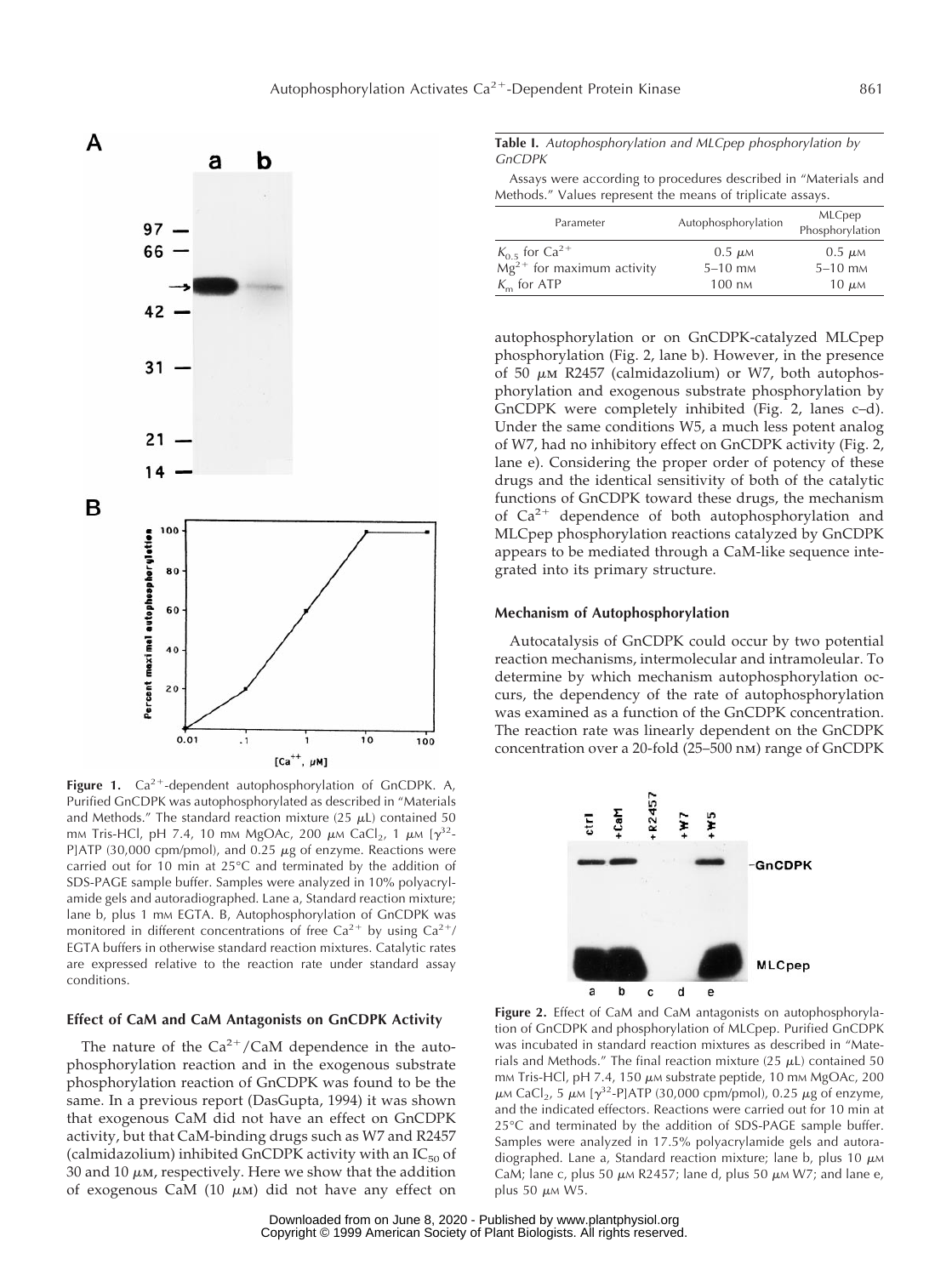

**Figure 3.** Effect of enzyme concentration on autophosphorylation. A, Purified GnCDPK was successively diluted to the indicated concentrations and autophosphorylated as described in "Materials and Methods" for 1 min. The standard reaction mixture (25  $\mu$ L) contained 50 mm Tris-HCl, pH 7.4, 10 mm MgOAc, 200  $\mu$ m CaCl<sub>2</sub>, 1  $\mu$ m  $[\gamma^{32}$ -P]ATP (30,000 cpm/pmol), and enzyme in varying amounts. Lane a, 25 nm (0.03  $\mu$ g/25  $\mu$ L); lane b, 50 nm (0.06  $\mu$ g/25  $\mu$ L); lane c, 250 nm (0.3  $\mu$ g/25  $\mu$ L); and lane d, 500 nm (0.6  $\mu$ g/25  $\mu$ L). Reactions were terminated by the addition of SDS-PAGE sample buffer, and samples were analyzed in 10% polyacrylamide gels and autoradiographed. The radioactivity associated with GnCDPK bands was quantitated by scintillation counting and the specific activity was plotted against the enzyme concentration. B, Van't Hoff plot of log velocity versus log enzyme concentration using the data in A.

concentrations, which is diagnostic of an intramolecular reaction (Fig. 3A, lanes a–d). Support for this model was also provided by analysis of the relationship between the reaction rate and the enzyme concentration using Van't Hoff's plot, which had a slope of 1.042 (Fig. 3B).

The time course of the autophosphorylation reaction is shown in Figure 4. Saturation of this self-catalyzed phosphate incorporation was attained within 2 min under our experimental conditions. The level of phosphorylation remained the same thereafter (Fig. 4, inset). This level of phosphorylation was found not to change even after 24 h (data not shown). To determine the stoichiometry of phosphate incorporation, the gel bands shown in the inset of Figure 4 were counted for radioactivity, as described in

"Materials and Methods." The stoichiometry of phosphate incorporation in GnCDPK was 0.2 mol/mol, which remained unchanged even after prolonged incubation with ATP (Fig. 4). Therefore, under the prescribed experimental conditions, at most only about 20% of the kinase could have been phosphorylated to the extent of 1 mol/mol at the point of saturation.

The stoichiometry of phosphate incorporation into the autophosphorylation reaction was determined in four of our enzyme preparations and was consistently found to be in low order, indicating that low phosphate incorporation is not due to inactivation of the enzyme during purification. In another well-characterized CDPK from soybean, the stoichiometry of phosphate incorporation in the autophosphorylation reaction was also found to be approximately 0.2 mol/mol (Roberts and Harmon, 1992). The low stoichiometry of autophosphorylation in in vitro conditions could have been due to the absence of unknown factors that may determine optimum autophosphorylation in vivo. For example, in the case of phosphorylase kinase phosphorylation by cAMP-dependent protein kinase, the stoichiometry of phosphorylation was found to increase 28 to 36-fold by increasing the  $Mg^{2+}$  concentration (Hallenbeck and Walsh, 1983), indicating that reaction conditions have a profound influence on phosphorylation reactions.

An important difference was noted in the choice of the amino acid as the site of self-catalyzed phosphorylation compared with exogenous substrate phosphorylation. GnCDPK was found to be predominantly autophosphorylated in Thr residues, as shown in Figure 5. This is in contrast to what was observed in its exogenous substrate, MLCpep, in which the site of phosphorylation was preferably Ser (DasGupta, 1994).



**Figure 4.** Time course and stoichiometry of autophosphorylation of GnCDPK. Purified GnCDPK (0.25  $\mu$ g) was autophosphorylated as described in "Materials and Methods" for the indicated time periods. The standard reaction mixture (25  $\mu$ L) contained 50 mm Tris-HCl, pH 7.4, 10 mm MgOAc, 200  $\mu$ m CaCl<sub>2</sub>, and 1  $\mu$ m [ $\gamma^{32}$ -P]ATP (30,000 cpm/pmol). Samples were analyzed in 10% SDS PAGE. The phosphorylated enzyme was visualized by autoradiography and the radioactivity was quantitated by scintillation counting. Inset, Autoradiogram o[f the analyzed samples](http://www.plantphysiol.org).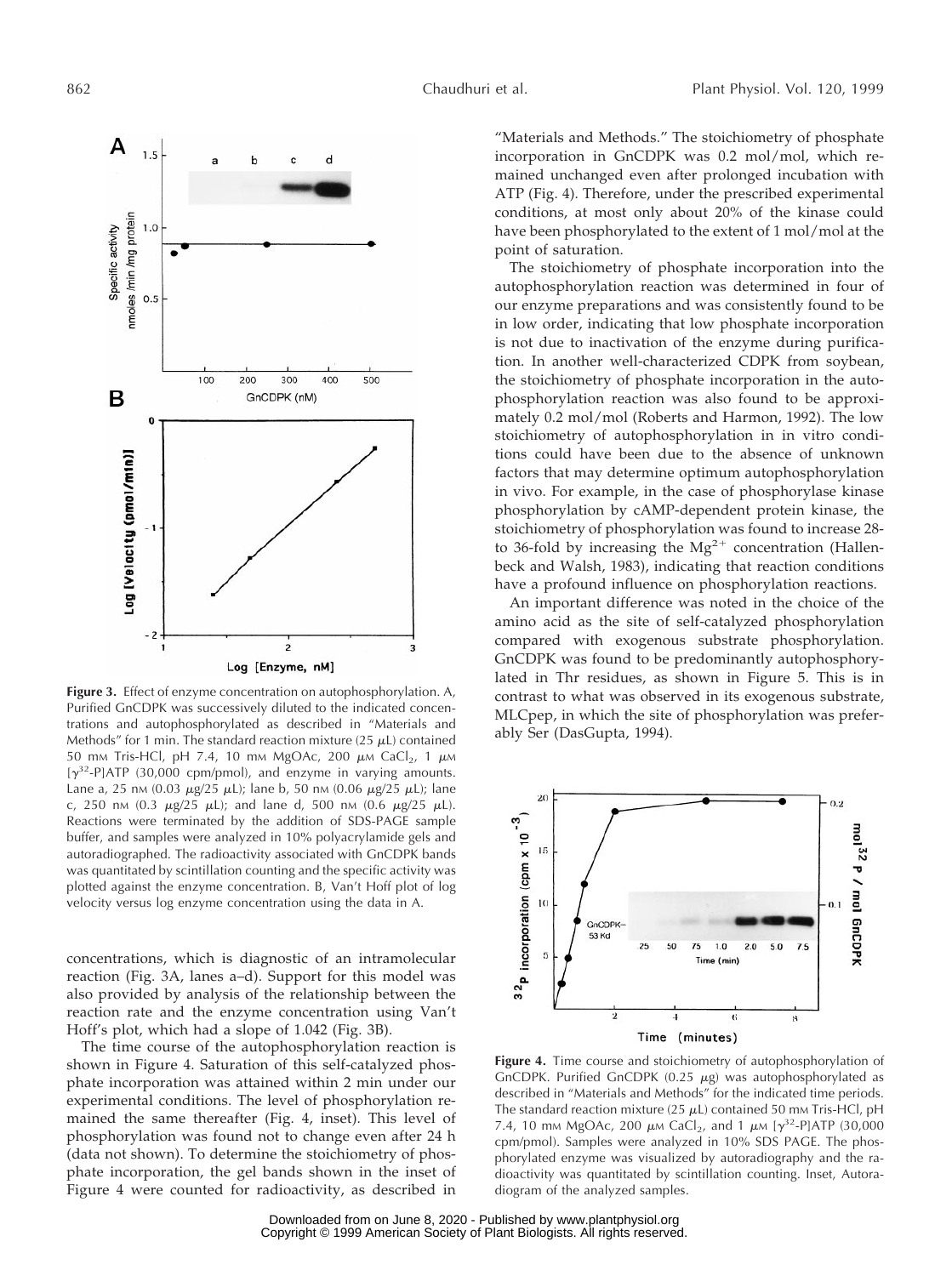

**Figure 5.** Identification of the phosphoamino acid residue in autophosphorylated GnCDPK. Autophosphorylation of GnCDPK was carried out as described in "Materials and Methods." Phosphorylated GnCDPK was hydrolyzed in 6 N HCl, and the hydrolysate was dried, dissolved in water, and subjected to thin-layer electrophoresis at pH 3.5. The positions of the standards visualized by ninhydrin staining are indicated.

## **Effect of Autophosphorylation on GnCDPK Activity**

For prior autophosphorylation, GnCDPK was preincubated in the presence of 1  $\mu$ M ATP for 10 min, and this autophosphorylated enzyme was then used for MLCpep phosphorylation. Under saturating concentrations of ATP (250  $\mu$ m) in a MLCpep phosphorylation reaction, autophosphorylation of GnCDPK was found to have no effect on the rate of its exogenous substrate phosphorylation activity. As shown in Figure 6A, the progress in MLCpep phosphorylation was identical in previously autophosphorylated and nonautophosphorylated GnCDPK. However, for  $Ca^{2+}$ dependent protein kinases, autophosphorylation is known to affect not only the enzymatic activity but also the response of the kinases to the metal ion. Such changes in the  $Ca<sup>2+</sup>$  dependence of CaMKII are reported to range from a decrease in affinity for the metal ion to a formation of a  $Ca^{2+}$ -independent form (Lai et al., 1986; Schworer et al., 1986). Autophosphorylation of GnCDPK was found to have no such effect on the  $Ca^{2+}$  dependence of the enzyme. As shown in Figure 6A, phosphorylation of MLCpep by both autophosphorylated GnCDPK and nonautophosphorylated GnCDPK was inhibited in the presence of EGTA, indicating that both reactions are  $Ca^{2+}$  dependent.

These experiments for studying the effect of autophosphorylation of GnCDPK were then repeated in the presence of low ATP concentration (5  $\mu$ m) during substrate phosphorylation to slow the initial rate of reaction. The reaction temperature (25°C) was kept unchanged. Interestingly, under such suboptimal conditions, without prior autophosphorylation of GnCDPK, there was a significant lag in the progress curve of MLCpep phosphorylation (Fig. 6B). When GnCDPK was incubated with 1  $\mu$ m ATP for 10 min, this lag in MLCpep phosphorylation was completely abolished and there was a sharp increase in the reaction rate in the 1st min. The time of preincubation with ATP for autophosphorylation of GnCDPK in this experiment could be reduced to 2 min without significant loss of the stimulatory effect on the initial rates of MLCpep phosphorylation (data not shown).

The reaction mixtures described in Figure 6B were also analyzed in SDS-PAGE to monitor the specific labeling kinetics of the enzyme autophosphorylation and MLCpep phosphorylation, both with nonautophosphorylated enzyme (Fig. 6C) and with autophosphorylated enzyme (Fig. 6D). In the nonautophosphorylated enzyme the lag in MLCpep phosphorylation by GnCDPK could be seen clearly (Fig. 6C). Autophosphorylation under these conditions had no lag and progressed linearly until saturation was obtained after 2 min (Fig. 6C). The observed lag in MLCpep phosphorylation was completely abolished by prior autophosphorylation of the enzyme, as shown in Figure 6D. In this case, however, radiolabeled autophosphorylated GnCDPK bands were absent because of saturation of the autophosphorylation reaction in the preincubation period (Fig. 6D). This also indicates that the autophosphorylation reaction reaches a plateau by 2 min and therefore fulfills the structural change required to show optimum kinase activity. Preincubation of GnCDPK with a nonhydrolyzable ATP analog failed to show a similar effect on GnCDPK activity, indicating that it is not an ATP-dependent conformational change but autophosphorylation that is responsible for the modulation of the activity of GnCDPK toward its exogenous substrate (data not shown).

The next question concerns which aspect of GnCDPK that is changed by autophosphorylation leads to an increase in its activity toward MLCpep, as demonstrated under limiting conditions and shown in Figure 6B. For this answer we examined the affinities of pre-autophosphorylated and nonautophosphorylated GnCDPK for  $Ca^{2+}$  and MLCpep under the same limiting assay conditions (5  $\mu$ M ATP), combined with short assay times (2 min). As shown in Table II, the  $K_{0.5}$  values for  $Ca^{2+}$  were the same in both pre-autophosphorylated and nonautophosphorylated GnCDPK, indicating that autophosphorylation does not change the sensitivity of the enzyme toward this divalent ion. Experiments performed under saturating conditions also indicated that autophosphorylation does not affect the  $Ca^{2+}$  dependence of the GnCDPK enzyme (Fig. 6A).

Under the same set of limiting conditions, the pre-autophosphorylated and the nonautophosphorylated GnCDPK differed widely in their affinities toward MLCpep, as reflected in the estimated  $K<sub>m</sub>$  values of 50 and 250  $\mu$ m, respectively (Table II). This observation indicates that a conformational change in GnCDPK after autophosphorylation enables the enzyme to phosphorylate its exogenous substrate by increasing its affinity toward the exogenous substrate. We also examined the ATP dependence of GnCDP[K using short assay t](http://www.plantphysiol.org)imes for both its autophospho-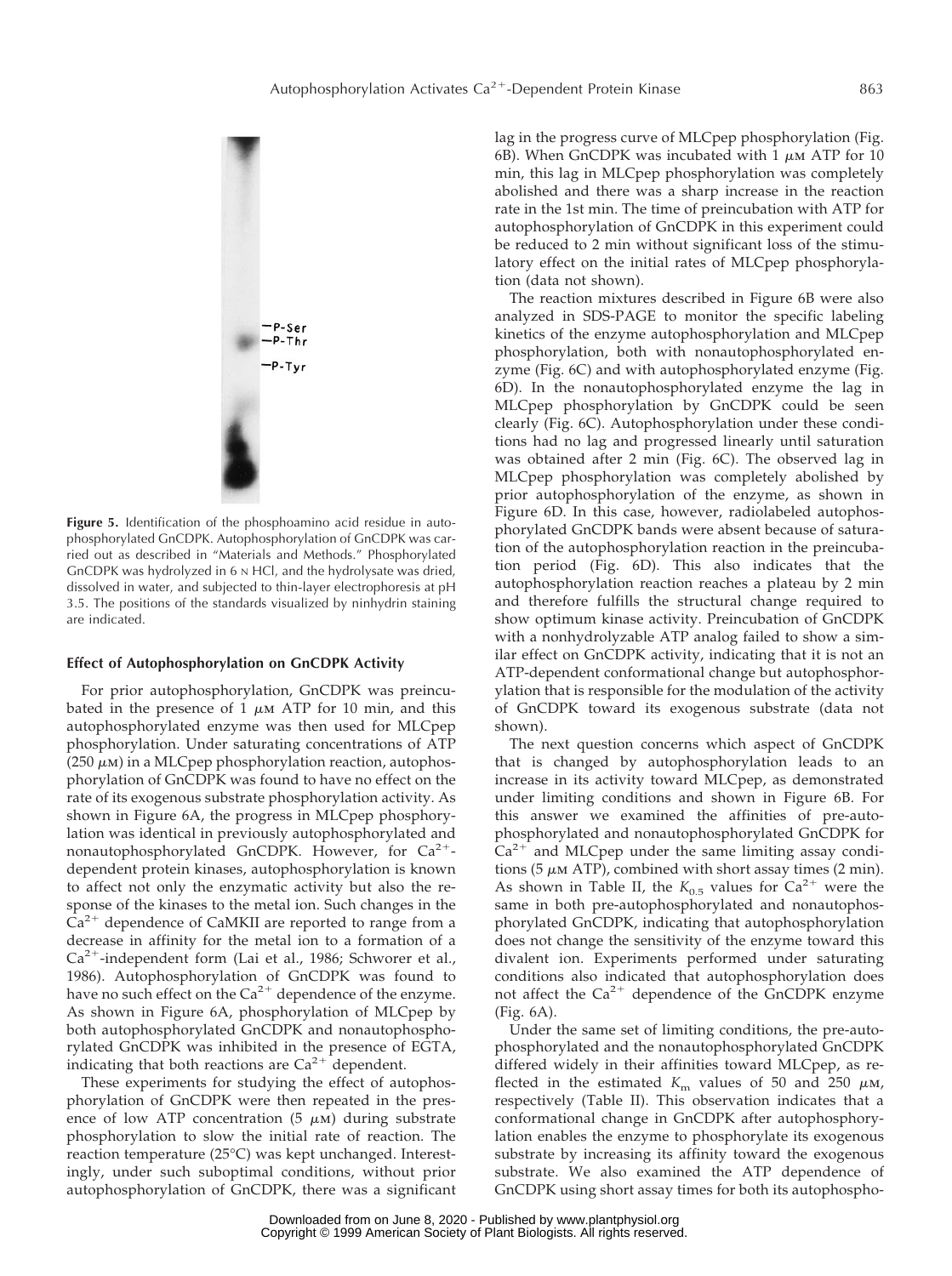

rylated and nonautophosphorylated forms. The estimated  $K<sub>m</sub>$  values under such conditions were found to be 10  $\mu$ M in both cases, indicating that autophosphorylation does not change the affinity of the enzyme for the nucleotide.

# **DISCUSSION**

Autophosphorylation of several protein kinases was found to lead to changes in activity and/or changes in the dependence of the enzymes on their activators. For example, autophosphorylation of phosphorylase kinase caused an increase in enzymatic activity (King et al., 1983), whereas autophosphorylation of CaMKII rendered it autonomous of  $Ca^{2+}$  and CaM (Lai et al., 1986). However, autophosphorylation is not always necessarily linked to a modulation of kinase activity. It also regulates the subcellular distribution of protein kinases, promoting rapid and preferential modulation of specific targets within a defined microenvironment in response to diffusible second messengers. For example, CaMKII was released from the cytoskeleton after autophosphorylation (Saitoh and Schwartz, 1985). The phenomenon of autophosphorylation was demonstrated in many CDPKs (Roberts and Harmon, 1992) and shown to have an up- or down-regulatory effect on the associated kinase activity (Bogre et al., 1988; Saha and Singh, 1995). For wingbean CDPK, the autophosphorylation reaction was found to be independent of  $Ca^{2+}$ , although the exogenous substrate phosphorylation was strictly dependent on  $Ca^{2+}$  (Saha and Singh, 1995). The present studies were undertaken to investigate autophosphorylation and its regulatory effect on GnCDPK.

Figure 6. Effect of autophosphorylation on MLCpep phosphorylation by GnCDPK. GnCDPK  $(0.25 \mu g$ /assay volume) was autophosphorylated in the presence of 50 mm Tris-HCl, pH 7.4, 10 mm MgOAc, 200  $\mu$ M CaCl<sub>2</sub>, and 1  $\mu$ M nonradioactive ATP for 10 min at 25°C as described in "Materials and Methods." Control experiments were performed in which GnCDPK was preincubated under identical conditions except that water was substituted for ATP. GnCDPKdependent MLCpep phosphorylation was then tested according to the procedure described in detail in "Materials and Methods." The specific reaction conditions are indicated below. Maximal activity is defined as total counts per minute incorporated in the substrate under the indicated experimental conditions of assay at the 7.5-min time point. A, MLCpep phosphorylation assayed in the presence of 250  $\mu$ M [ $\gamma$ <sup>32</sup>-P]ATP (300 cpm/pmol) for the indicated time periods with nonautophosphorylated GnCDPK  $(\Box)$ , nonautophosphorylated GnCDPK and 1 mm EGTA  $(\triangle)$ , autophosphorylated GnCDPK ( $\blacksquare$ ), and autophosphorylated GnCDPK and 1 mm EGTA (A). Values represent the means of triplicate assays. B, MLCpep phosphorylation assayed in the presence of 5  $\mu$ M [ $\gamma^{32}$ -P]ATP (300 cpm/pmol) in otherwise standard conditions for the indicated time periods with nonautophosphorylated GnCDPK  $(\blacksquare)$  or with autophosphorylated GnCDPK  $(\square)$ . Values represent the means of triplicate assays. C and D, MLCpep phosphorylation assayed in the presence of 5  $\mu$ M [ $\gamma$ <sup>32</sup>-P]ATP (30,000 cpm/pmol) in otherwise standard conditions for 15 s (lanes a), 30 s (lanes b), 45 s (lanes c), 1 min (lanes d), 2.5 min (lanes e), 5 min (lanes f), or 7.5 min (lanes g) with nonautophosphorylated (C) or autophosphorylated (D) GnCDPK. The reaction mixtures were analyzed in 17.5% SDS PAGE and autoradiographed. The positions of GnCDPK [and MLCpep are indica](http://www.plantphysiol.org)ted.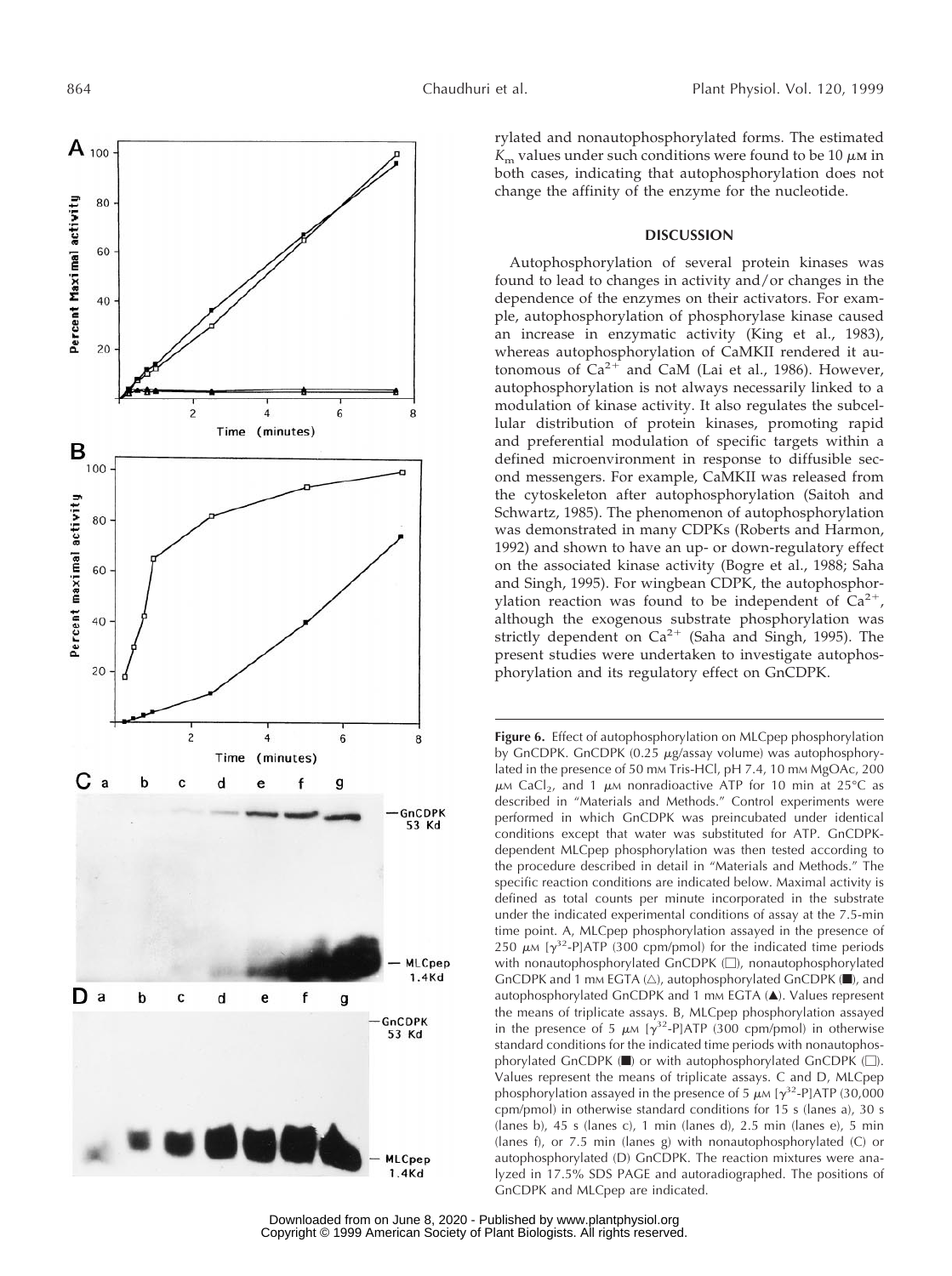| Table II. MLCpep phosphorylation by preautophosphorylated and |  |  |  |  |  |  |  |
|---------------------------------------------------------------|--|--|--|--|--|--|--|
| nonautophosphorylated GnCDPK                                  |  |  |  |  |  |  |  |

| Parameter                        | Autophosphorylated<br><b>GnCDPK</b> | Nonautophosphorylated<br><b>GnCDPK</b> |
|----------------------------------|-------------------------------------|----------------------------------------|
| $K_0$ s for Ca <sup>2+ a</sup>   | $0.5 \mu M$                         | $0.5 \mu M$                            |
| $Km$ for MLCpep <sup>a</sup>     | $50 \mu M$                          | $250 \mu M$                            |
| $K_{\rm m}$ for ATP <sup>b</sup> | $10 \mu M$                          | $10 \mu M$                             |

<sup>a</sup> Assayed in presence of 5  $\mu$ M [ $\gamma$ <sup>32</sup>-P]ATP (300 cpm pmol<sup>-1</sup>) in otherwise standard conditions for 2 min according to procedures described in "Materials and Methods." b Assayed in standard described in "Materials and Methods." conditions for 2 min according to procedures described in "Materials and Methods." Values represent the means of triplicate assays.

Autophosphorylation-dependent up-regulation of CDPK activity was previously demonstrated in a heterogeneous preparation of CDPK from alfalfa, in which it was shown that incubation with unlabeled ATP before the addition of labeled ATP and exogenous substrate resulted in a 4-fold increase in rate but no difference in  $Ca^{2+}$  sensitivity (Bogre et al., 1988). However, for another well-characterized, pure CDPK from soybean, no such regulatory effect of autophosphorylation could be detected under comparable conditions (Roberts and Harmon, 1992). Similar experiments with pure GnCDPK also indicated that the rate of phosphorylation of MLCpep by GnCDPK, as well as its  $Ca^{2+}$ sensitivity, remained unchanged by prior autophosphorylation of the pure enzyme (Fig. 6A).

In a similar set of experiments in which the MLCpep phosphorylation reaction by GnCDPK was performed under suboptimal concentrations of ATP, interesting deviations were observed. With nonautophosphorylated GnCDPK under such conditions, a significant lag in MLCpep phosphorylation was noted (Fig. 6B), suggesting that autophosphorylation and the substrate phosphorylation of GnCDPK may not be a concomitant phenomenon. It is possible that autophosphorylation precedes substrate phosphorylation and is a prerequisite needed by GnCDPK to show its exogenous substrate phosphorylation. This proposition is supported by the experiments described in Figure 6, B and D, where prior autophosphorylation completely abolished the lag in MLCpep phosphorylation by GnCDPK.

As shown in Figure 6, B and D, there was a sharp increase in the initial rate of MLCpep phosphorylation with autophosphorylated GnCDPK. The lag period in the nonautophosphorylated GnCDPK is due to the autophosphorylation reaction and the subsequent change of conformation that enables the enzyme to interact with its exogenous substrate, MLCpep, with increasing affinity (Table II) and to phosphorylate it. However, the maximal rate of MLCpep phosphorylation attained by the nonautophosphorylated enzyme after overcoming the lag period was only onefourth of the maximal rate of MLCpep phosphorylation by the preautophosphorylated enzyme (Fig. 6B), even though the autophosphorylation reaction in the presence of MLCpep is saturated within 2.5 min (Fig. 6C). A possible explanation may be that the prior presence of MLCpep in the vicinity of the enzyme is inhibitory toward the requisite structural change that follows in the enzyme after it is autophosphorylated.

In an earlier report on CDPK from alfalfa (Bogre et al., 1988), the difference in the labeling kinetics of the enzyme protein and its substrate, histone, was discussed without any presented data. Autophosphorylation of this alfalfa CDPK was reported to be saturated within 30 s, with an increased rate of histone phosphorylation thereafter. This is worth mentioning because it is similar to what was observed with GnCDPK. Another possibility that arises from these data is that autophosphorylation may be a manifestation of the formation of an enzyme-bound covalent intermediate during turnover of the phosphate to MLCpep. The large difference between the catalytic constants of the autophosphorylation reaction (0.9 nmol min<sup>-1</sup> mg<sup>-1</sup>) and the exogenous substrate phosphorylation reaction (600 nmol min<sup>-1</sup> mg<sup>-1</sup>) is a strong argument against such a proposition, however.

We propose a working model based on our observations, shown in Figure 7, of GnCDPK-dependent phosphorylation that occurs in two steps. In step I, the enzyme is autophosphorylated in a Thr residue in the presence of  $Ca^{2+}$  and undergoes a structural change. This structural change enables the enzyme to recognize and phosphorylate MLCpep in step II. Identity of the phosphorylation site associated with the transition of GnCDPK from step I to step II is not yet known. The present set of data cannot explain how the low extent of autophosphorylation of GnCDPK (0.2 mol/mol) could be responsible for the observed effects.

One explanation, based on our preliminary observations (S. Chaudhuri and M. DasGupta, unpublished data), can be suggested. In all of our efforts to purify GnCDPK, 10% to 30% GnCDPK activity was found to be eluted in high-*M*<sup>r</sup> fractions, which do not autophosphorylate. It is possible that a low extent of autophosphorylation of GnCDPK ini-



**Figure 7.** Possible model for the role of autophosphorylation in the activation of GnCDPK. The shaded structure represents GnCDPK and the line structure represents MLCpep. Details of the model are discussed in [the text.](http://www.plantphysiol.org)